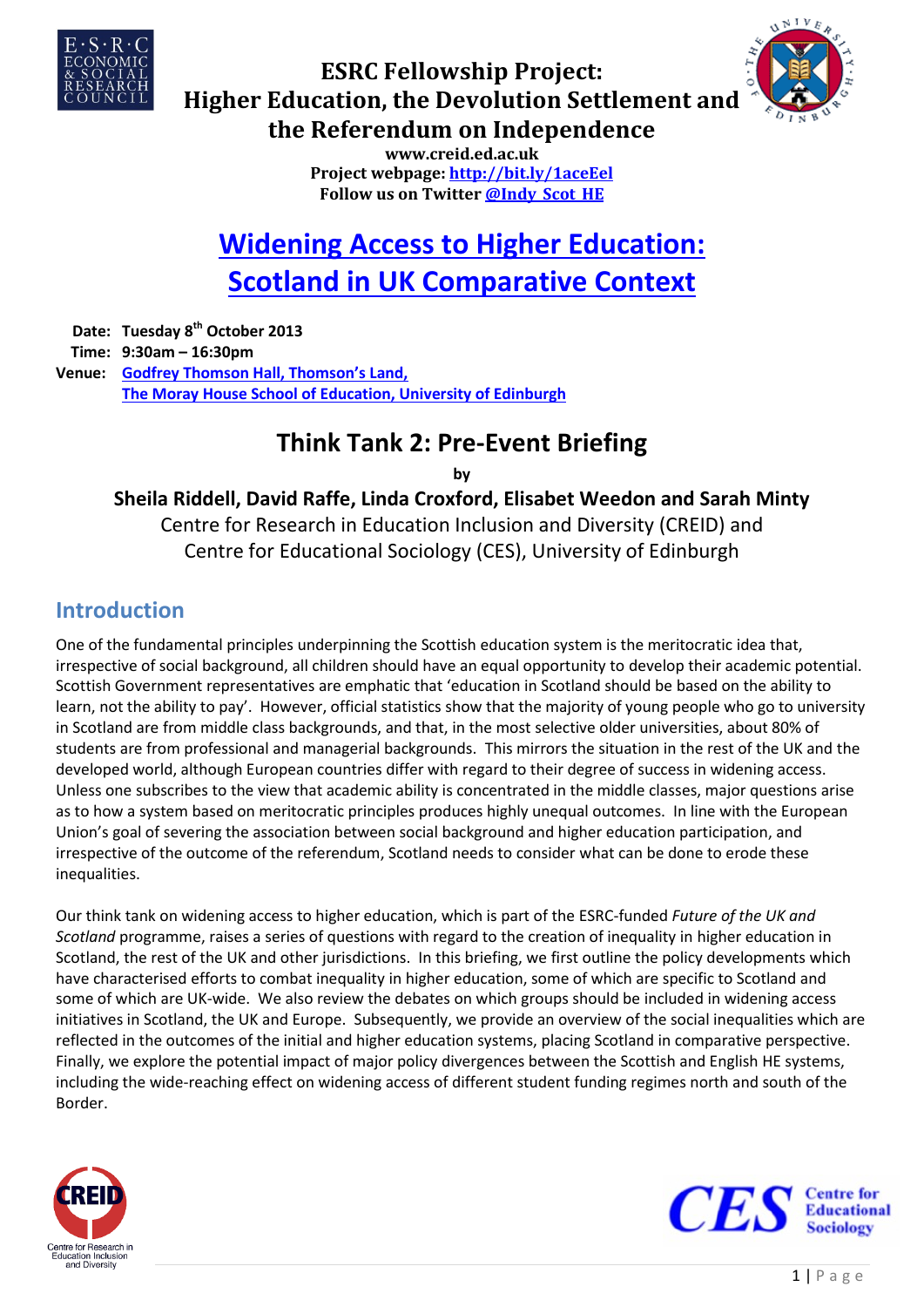### *Common strands in UK higher education policy pre- and post-devolution*

There are strong similarities between approaches to widening access to students from socially disadvantaged groups in Scotland and in other parts of the UK. The Dearing Report, *Higher education in the learning society* (1997), and the associated Scottish committee, chaired by Sir Ron Garrick, envisaged that higher education would continue to expand throughout the early decades of the twenty first century in response to student and economic demand. Following the Dearing and Garrick reviews, the Funding Councils in both Scotland and England committed themselves to redressing imbalances in admissions from different socio-economic groups using a range of mechanisms such as outreach activities and enhanced student support. In Scotland, structures for promoting widening participation have involved collaboration between colleges and universities. Regional Articulation Hubs, where universities and colleges work together to enable college students to transfer into higher education, have played an important role in widening access efforts.

Even after devolution, Scotland's universities have shared in many UK initiatives. For example, the *Admissions to Higher Education Review* (the Schwartz report), published in 2004, recommended the setting up of a central source of expertise and advice on admissions. The report led to the development of contextualised admissions policies, based on the recognition that school achievement may not be an entirely accurate predictor of achievement at university, since students at below average achieving schools may well do better at university than students with similar grades from higher achieving schools (Lasselle et al., 2013). Contextualised admissions policies stipulate that students from socially disadvantaged backgrounds may be admitted with grades at the lower range of minimum course requirements, whilst those from more socially advantaged backgrounds may be required to attain higher than the minimum admissions score in order to secure a place on a particular course. Even though the idea of a contextualised admissions policy is endorsed by universities in Scotland, we do not yet know how the policy is being implemented and its outcomes.

In addition to common strands in approaches to widening access in different parts of the UK, there have also been significant divergences associated with approaches to student funding as well as student support. Some of these points of divergence are considered below.

### *Policy divergence on funding and widening access post-devolution*

The large role of the college sector in the provision of higher education is a distinctive feature of the Scottish system, and the emphasis on articulation in Scottish policy is a continuing aspect of policy difference. The Garrick Report emphasised the importance of the college route into higher education in Scotland, recommending that FE and HE '*institutions should collaborate to enhance and publicise access and articulation routes into degree programmes for students at further education colleges'.* Efforts to develop a college route to higher education in the rest of the UK have met with only partial success.

Following devolution in 1999, there has been growing divergence between England and Scotland in higher education policy, particularly in the area of student funding, with knock-on consequences for widening access. In this section we provide a brief chronological overview of key developments north and south of the Border, identifying crossborder policy interchange in both directions. Shortly after coming to power in 1997, the Labour Government at Westminster introduced 'up front' tuition fees for students across the UK – initially £1,000 with reductions or exemptions for poorer students. After the establishment of the Scottish Parliament in 1999, there was considerable pressure to abolish student fees and an inquiry, led by Sir Andrew Cubie, was set up to examine the issue. Following the publication of the Cubie inquiry, the Scottish Government decided that graduates should repay £2,000 when their income reached £10,000. Alternatively, they could add this sum to their student loan, to be paid off over time through the tax system. The graduate endowment was presented as a redistributive policy, since one of its central aims was to fund bursaries for students from socially disadvantaged backgrounds, thus contributing to widening access.

The graduate endowment turned out to be only a temporary fix, with growing diversity emerging north and south of the border. In 2003 the UK Government introduced legislation (enacted in 2006) enabling universities to charge up to £3,000 per annum (later increased to £3,375). As in Scotland, students could defer payment until after graduation and repayment only started after the student's income reached £15,000. At Holyrood, by way of contrast, in 2007 the incoming SNP minority administration announced its intention to abolish the graduate endowment, characterising it as an unfair tax which was opposed to the Scottish principle of free education. The graduate endowment was duly abolished in 2008.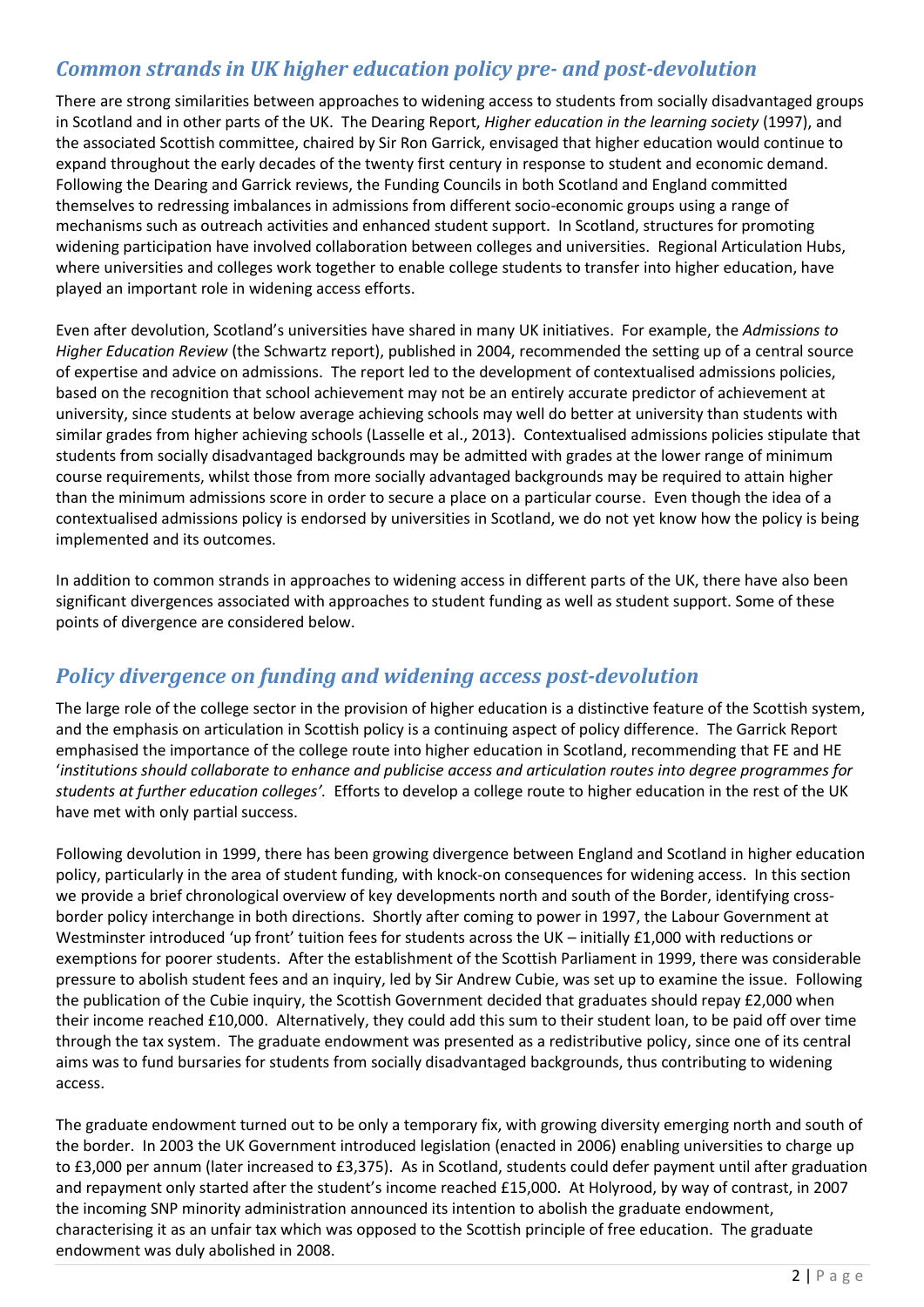Different approaches to student fees led to a different emphasis on widening access in England and Scotland. In 2004, the planned introduction of higher levels of fees in England by a Labour administration provoked anxiety about deterring bright students from poorer backgrounds from attending university, leading to a greater focus on widening access. As a result, in 2004, the Office for Fair Access (Offa) was established, and universities wishing to charge variable fees were obliged to submit a widening access agreement for approval. Through the Aim Higher programme (now defunct and replaced by the National Scholarship programme), considerable government funding was channelled into widening access initiatives. Because student fees were not being charged in Scotland, widening access initiatives had lower priority and were less well-funded. For example, in 2010-11, England devoted more than three times the amount of funding per head of population to widening access initiatives (£371.5 million in England compared with £10.4 million in Scotland).

The next major gear change in the funding of English higher education took place in October 2010 and had repercussions for the rest of the UK. Following the publication of the Browne report, the coalition government at Westminster decided to lift the fee cap to £9,000 per annum. Students were able to take out a loan to cover the cost of fees, and repayment was deferred until after graduation when repayment started at an income of £21,000. Whilst the Browne Report discussed the importance of widening access, it was envisaged that the provision of grants and bursaries would be used to encourage participation by young people from socially disadvantaged backgrounds, and that this financial assistance would outweigh the deterring effects of higher fees. Research by Sandra McNally, Gill Wyness and Martin McGuigan suggested that the increase in fees in England in 2010, particularly as reported in the media, increased the perception that university might be 'too expensive', and young people from less socially advantaged backgrounds were more likely to be put off from applying as a result (McNally, 2012). However, analysis of UCAS data by the Independent Commission on Student Fees suggests that there has been a slight increase in the proportion of applications from students from poorer backgrounds, accompanied by a decline in applications from mature students in England. Interestingly, in Scotland, where there are no undergraduate fees, and in Wales, where the impact of fees is offset by the Welsh Government, there has been no decline in applications by mature students.

Recently, there has been a growing emphasis in Scottish higher education policy on widening access. Since 2011, Scottish universities have been obliged to submit their plans on widening access to the Scottish Funding Council as part of their outcome agreements. The Scottish Government has emphasised the role of the 2013 Post-16 Education (Scotland) Act in terms of widening access. The Act allows the SFC to impose financial penalties on institutions deemed to have achieved insufficient progress in relation to widening access, and makes provision for extra university places for widening access initiatives and articulation.

The Scottish Government has also introduced what it describes as 'the best and simplest support package in the UK'. From August 2013, in addition to free tuition, Scottish students with a family income of less than £17,000 per year will receive an annual income of £7,250 through a combination of bursaries and loans. However, as Lucy Hunter (2013) has pointed out, the amount of funding available to poorer students in grant aid has diminished, and there is very little difference in the overall funding package available to students from more and less socially advantaged backgrounds. In addition, funding packages available to students from poorer backgrounds are considerably more generous elsewhere in the UK. Scotland has adopted a universalist approach to HE funding, treating all students (virtually) the same irrespective of family background, but this has not been redistributive in its effect. In the following section, we briefly review evidence on higher education participation in England and Scotland, and differences in the social profile of the university population in the two countries.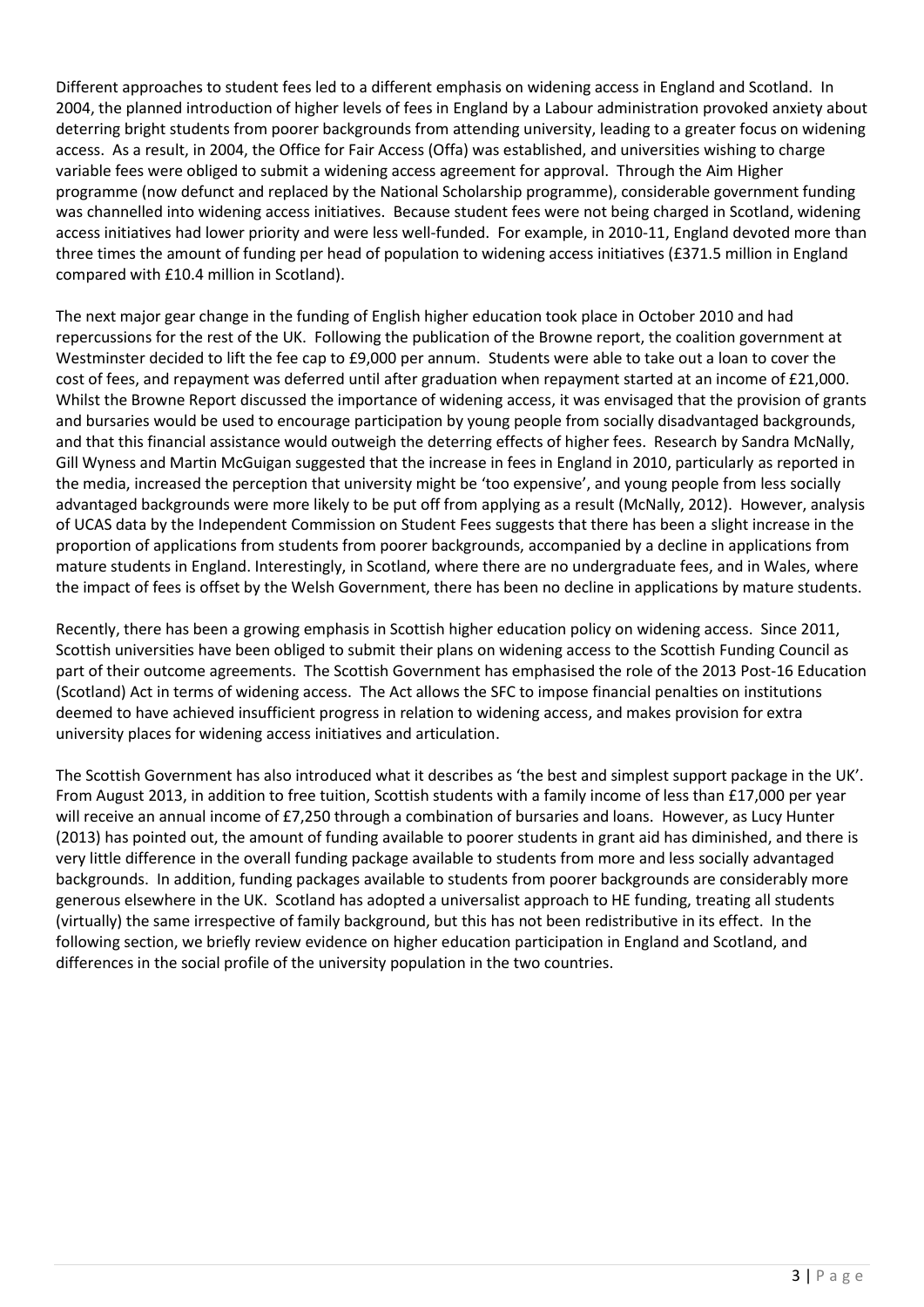# **Higher education participation and the social profile of students in different institutions**

As shown by Figure 1, Scotland has a higher proportion of 18-30 year olds in HE compared with England, but the proportion on degree programmes in university is very similar. Compared with England, a higher proportion of HE students in Scotland are undertaking sub-degree programmes in colleges, such as HNCs and HNDs. Some of these students subsequently obtain a university degree.





Figures 2 and 3 below show the social class profiles of different types of institution in Scotland and England. Private school pupils make up about 8% of the total pupil population in England and a slightly lower proportion in Scotland. Pupils from the private school sector are massively over-represented in pre-92 institutions in both countries. Most starkly, private school pupils make up more than 40% of the student body in the 'Golden Triangle' universities (Oxford, Cambridge and the two founding members of the Russell Group in London). They also make up more than 20% of the student body in the ancient universities in Scotland (Edinburgh, Aberdeen, St Andrews and Glasgow), with Glasgow having the least socially skewed intake. As shown by figures 2 and 3, students from professional and managerial backgrounds are much more likely to study in pre-92 than post-92 institutions and the profile of different institutional groups has changed little over time.

Source: Wyness (2013)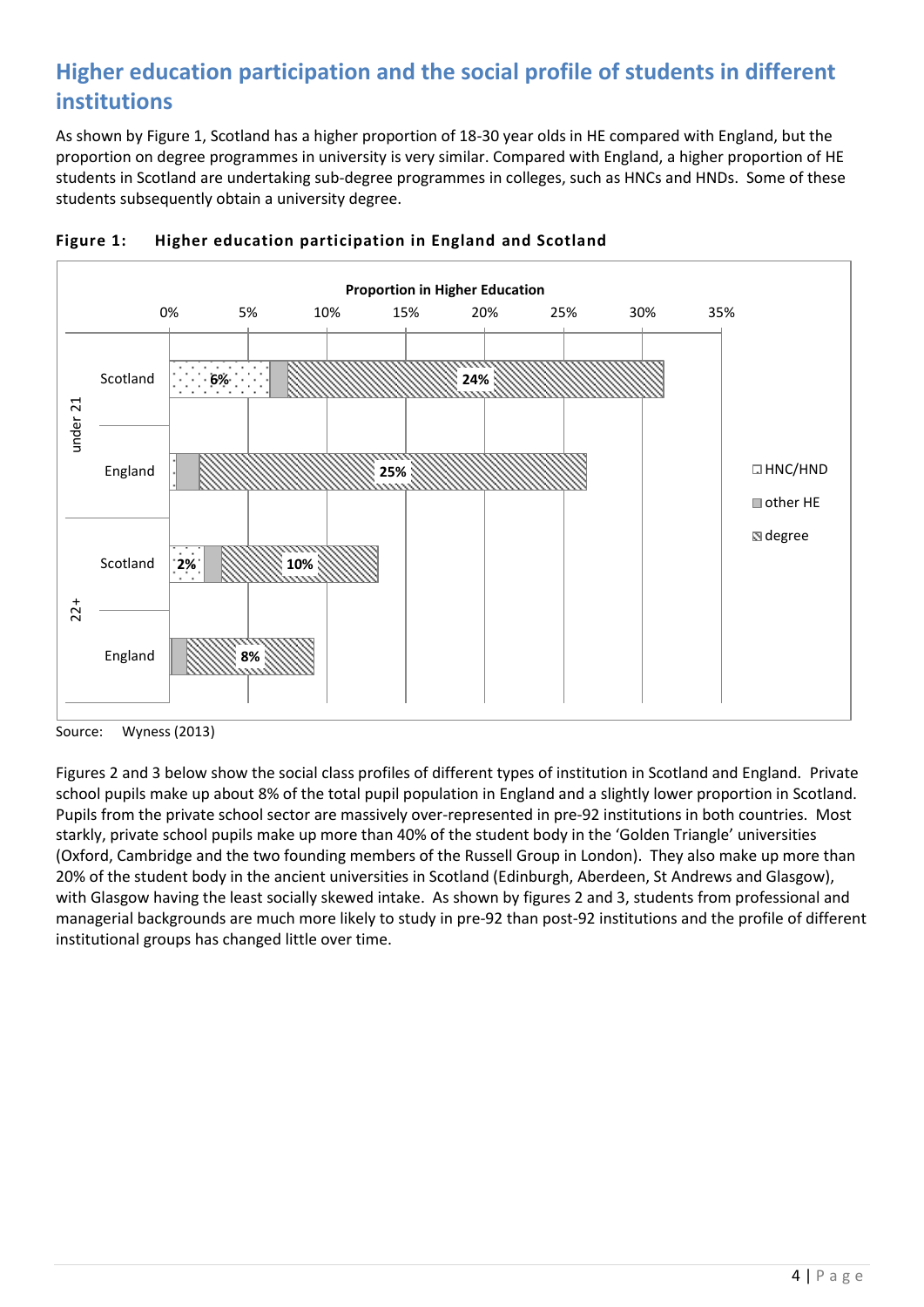



Source: Raffe and Croxford (2013)

Notes: Golden triangle institutions are Oxford, Cambridge and the two London founder members of the Russell Group. The gap in the time series between 2000-2004 is due to the introduction of a new methodology for measuring parental occupational background: Registrar General's classification was used in 1996-2000; National Statistics socioeconomic classification in 2004-2010

**Figure 3: Average percentage of under-21 entrants (i) from professional and managerial class, and (ii) from private schools, by university sector: Scotland**



Source: Raffe and Croxford (2013) Notes: see notes for figure 2

Figures 2 and 3 are based on UCAS data which does not include college students. Table 1 below shows the social profile of students in Scottish universities and on HE courses in college by deprivation quintile. These data reinforce the point that students from more socially advantaged backgrounds are over-represented in the most selective universities. Post-92 universities and colleges are more likely to include students from socially deprived areas and there has been little change in institutional profiles over time. The abolition of the graduate endowment in Scotland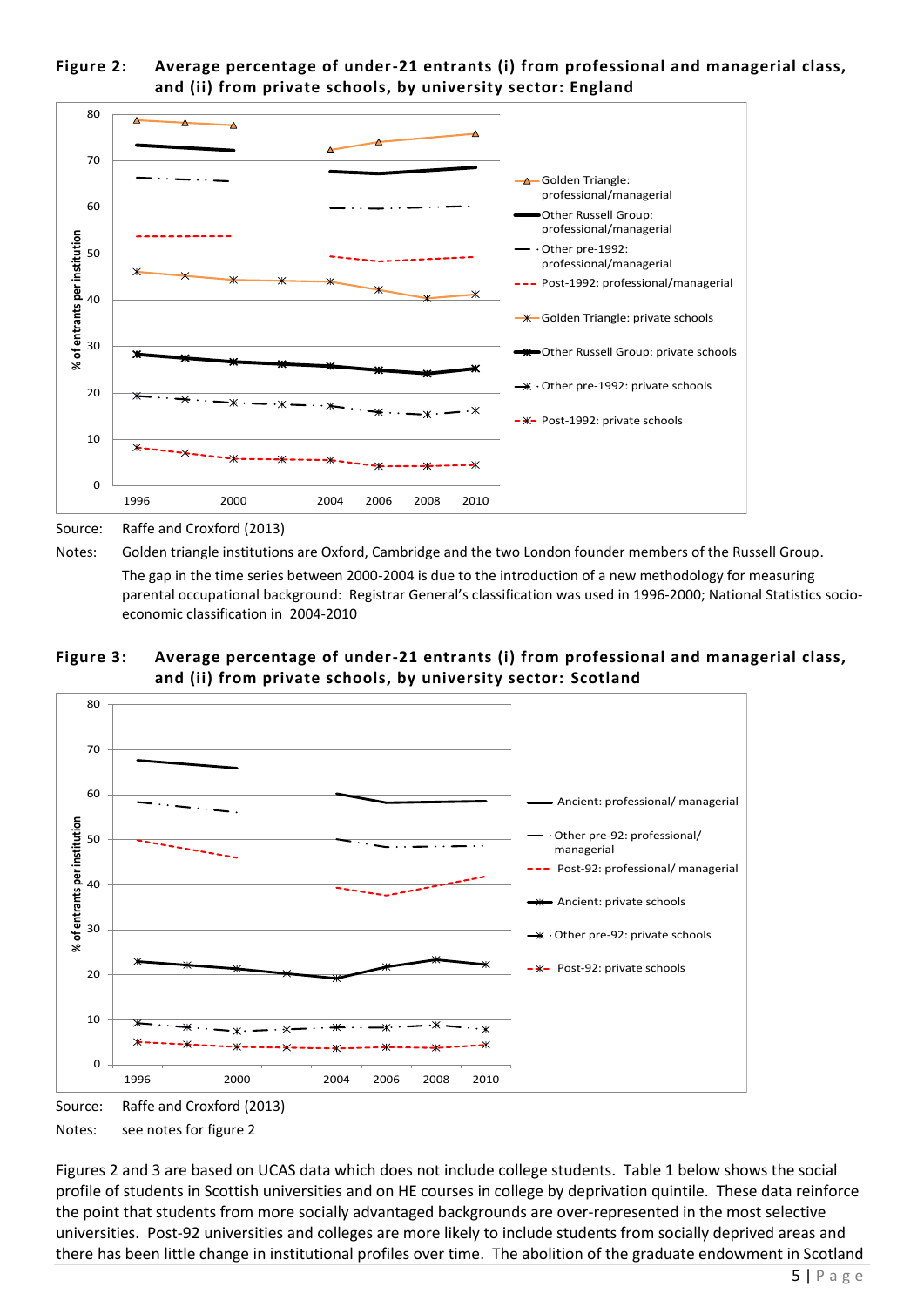in 2008 has not led to increased representation of students from more socially deprived backgrounds in universities. It is still too early to be sure of the impact of much higher deferred fees in England, but early analysis from the Independent Commission on Student Fees suggests that there has not been a drop in applications from students from more socially disadvantaged backgrounds (although such students were poorly represented in the first place). Analyses of the earlier fee increase in 2006 similarly suggested that this did not increase social inequalities in participation.

|                                | <b>Ancients</b> |         | 1960s   |         | Post '92s |         | <b>Colleges</b> |         |
|--------------------------------|-----------------|---------|---------|---------|-----------|---------|-----------------|---------|
| <b>Deprivation</b><br>qunitile | 2000-01         | 2010-11 | 2000-01 | 2010-11 | 2000-01   | 2010-11 | 2000-01         | 2010-11 |
| 1 (least)                      | 38              | 38      | 30      | 30      | 28        | 26      | 19              | 17      |
|                                | 23              | 25      | 23      | 24      | 21        | 22      | 21              | 18      |
|                                | 17              | 17      | 20      | 19      | 18        | 19      | 21              | 20      |
|                                | 12              | 12      | 15      | 15      | 17        | 18      | 20              | 22      |
| 5 (most)                       | 8               |         | 11      | 11      | 15        | 16      | 18              | 23      |

**Table 1: Participation HE sectors in Scotland by deprivation quintiles (Percentages)**

Source: Raab & Small (2003) & SFC (2012)

Having explored patterns of HE participation by students from different social groups and institutional profiles over time, we now briefly review the evidence on the efficacy of widening participation initiatives and debates on how institutions should measure their progress on widening access over time.

### **Widening access: current issues and future prospects**

#### *What works in widening access?*

Despite the considerable effort devoted to widening access activities over the past decade, there is a lack of evidence in relation to the type of actions which are likely to have the strongest impact. Gorard and Smith (2006) note that many initiatives have been small-scale and evaluations have drawn heavily on participants' and providers' accounts. In many studies, there are no comparator groups. Gorard and Smith argue for the use of more robust quantitative methods to build up a stronger evidence base of 'what works'.

Among young people, social inequalities in rates of entry to higher education overwhelmingly reflect inequalities in the achievement of the qualifications that give access to higher education. Many outreach projects are based on the assumption that the problem lies in the aspirations and attitudes of potential students. Kintrea *et al*. (2011) have suggested that these assumptions may be over-simplistic, and there needs to be a better understanding of the social structuring of choice and the difficulties in overcoming entrenched social and economic disadvantage. Drawing on interviews with 490 school pupils aged around 13 in disadvantaged areas in Glasgow, Nottingham and London, the researchers explored factors affecting aspirations. Although they noted that successive governments had made use of the concept of aspirations in their policies, Kintrea *et al*. argue for a different approach, taking into account their findings that:

- *aspirations are high, but uneven*
- *place matters*
- *higher aspirations are not enough*
- *aspirations are complex and require informed support*
- *individual aspirations are influenced by multiple mutually reinforcing factors*
- *parents are important.*

(2011, p. 67-70)

Overall, there has been an emphasis on out-reach activities in schools in socially disadvantaged areas. The Scottish Funding Council's Schools for Higher Education Programme (SHEP) works across four regions, targeting schools with low rates of progression to HE. It has had a positive impact on entry to higher education among pupils in the targeted schools, although this is not yet reflected in aggregate national data.

Outreach programmes are also conducted by individual institutions. For example, Glasgow Caledonian University's Caledonian Club uses student mentors to engage with children and young people in nurseries and primary and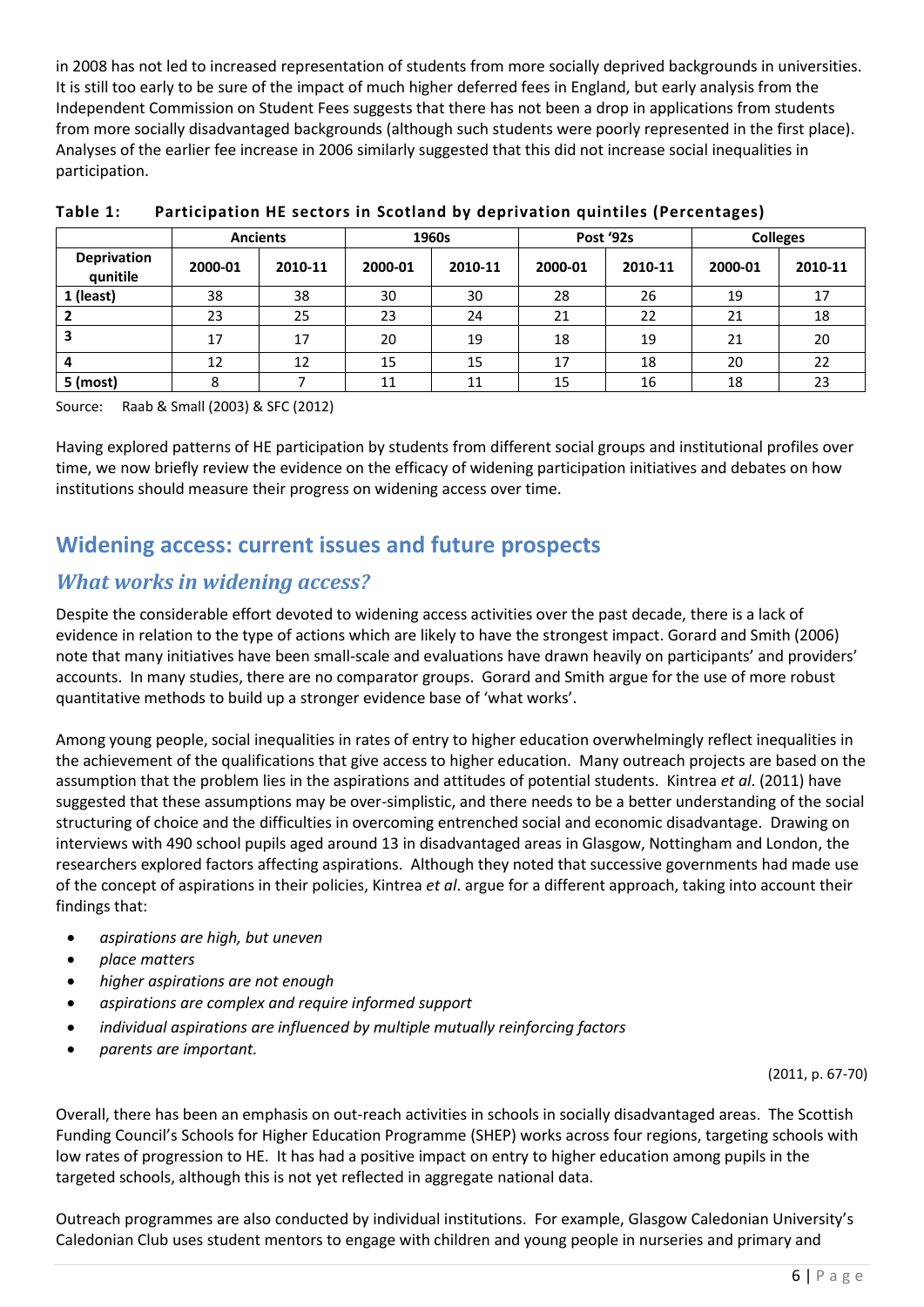secondary schools to raise aspirations and build skills. There is also a need for targeted support for students from under-represented groups once they get into university. Research from the University of Glasgow's Top-Up access programme has shown that Top-Up participants achieved higher grades and were more likely to enter a second year of study than their counterparts from less deprived areas.

In addition, students from less advantaged backgrounds may lack the social capital needed to help them access professional occupations, so additional measures are needed to provide these links. The Reach Scotland project is run by the universities of Edinburgh, Aberdeen, Glasgow and St Andrews and works with secondary school pupils with the aim of increasing access to the more highly selective professional areas. While the initiatives outlined above are focused on widening participation among young people, the Scottish Wider Access Programme (SWAP) assists adults wishing to return to study by providing support for those who lack the required entry qualifications for university.

### *What metrics should be used?*

As noted earlier, the Scottish Government wants to increase university accountability in relation to widening access, with the new possibility of sticks as well as carrots. However, major questions remain with regard to the metrics which should be used to measure progress towards widening participation goals over time. The SFC favours the use of an indicator based on area social deprivation (SIMD40), but institutions point out that area deprivation is concentrated in urban areas in the west of the country, and does not capture the existence of poverty in more rural areas. Furthermore, SIMD measures the characteristics of areas, not individuals, thus potentially providing a misleading picture. Universities favour the use of a 'basket of indicators' which would be selected by each institution to reflect its individual context. Whilst this approach has some advantages, it does not facilitate cross-institutional comparisons.

### **Conclusion**

Finally, free higher education has become emblematic of Scotland's desire to provide high quality universal services which every citizen has the right to expect. However, it is evident that Scotland, like other parts of the UK, has a major problem with unequal participation of different social groups, particularly in the older more selective institutions. This inequality is a major driver of wider, and growing, economic inequality, which over time may threaten social cohesion and stability. There is a general consensus in Scotland that much more needs to be done to tackle inequalities in higher education, but less certainty about which measure are likely to be most effective. The policy of free undergraduate university education is one of the major points of divergence between England and Scotland to have emerged post-devolution. However, there are clearly questions about whether it will encourage a greater proportion of students from poorer backgrounds to enter higher education, or simply concentrate resources on those who are already relatively advantaged. This is a particularly important issue during times of economic retrenchment, since greater expenditure on universities is likely to mean fewer resources for other parts of the education system, including schools and colleges.